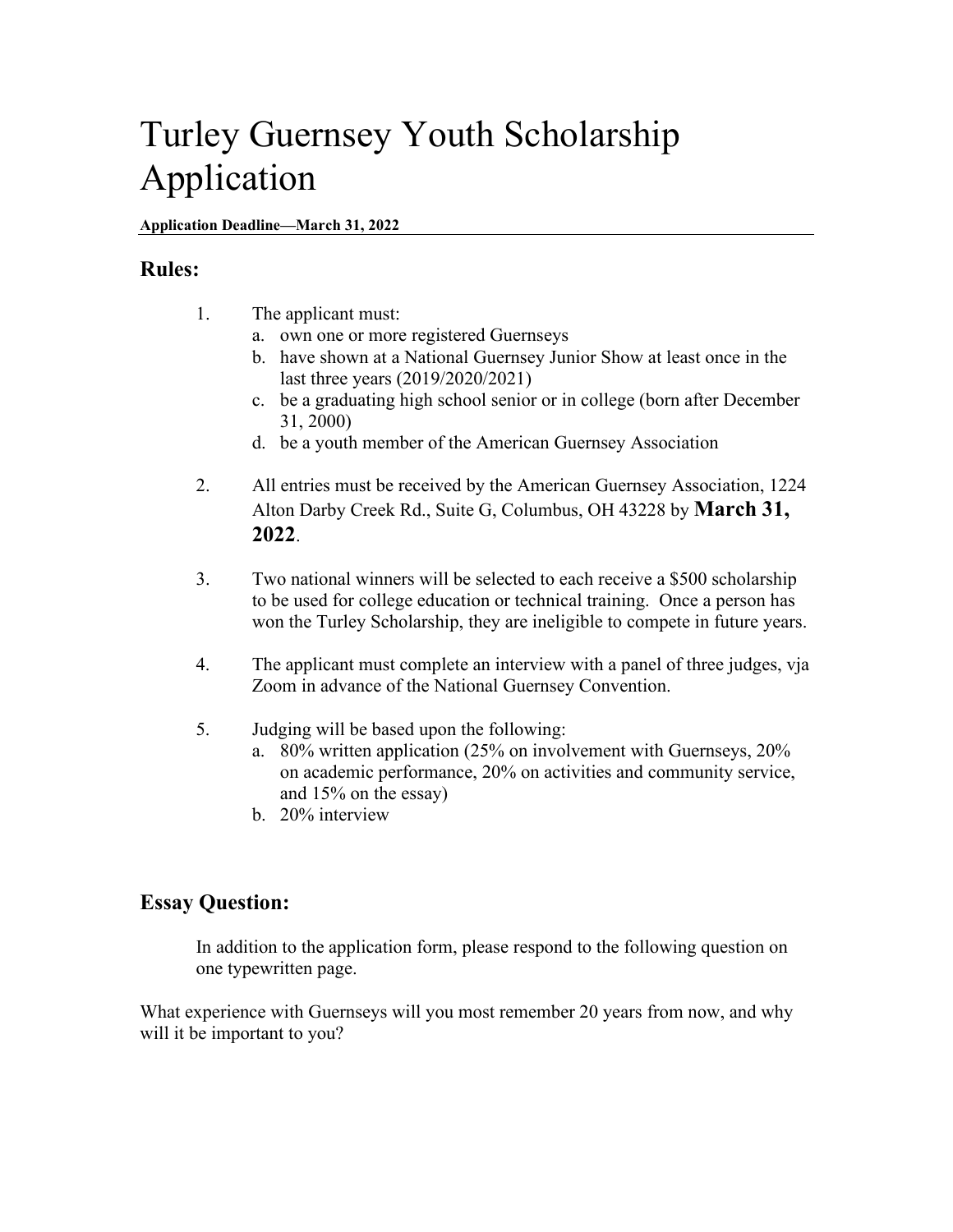# Turley Guernsey Youth Scholarship Application Form<br>Application Deadline-March 31, 2022

| Name and the same state of the same state of the same state of the same state of the same state of the same state of the same state of the same state of the same state of the same state of the same state of the same state |  |
|-------------------------------------------------------------------------------------------------------------------------------------------------------------------------------------------------------------------------------|--|
|                                                                                                                                                                                                                               |  |
|                                                                                                                                                                                                                               |  |
|                                                                                                                                                                                                                               |  |
| High School<br>Graduation Year                                                                                                                                                                                                |  |
| Class Rank _________________Grade Point Average _________________________________                                                                                                                                             |  |
| College/Technical School________________________________Number of years completed ______                                                                                                                                      |  |
| Major(s) Grade Point Average Called Average                                                                                                                                                                                   |  |
| Number of years having shown Guernseys as a Junior:<br>National State County                                                                                                                                                  |  |
| Summarize your involvement with Guernsey youth projects: (please add additional pages if needed)                                                                                                                              |  |
| National:                                                                                                                                                                                                                     |  |
|                                                                                                                                                                                                                               |  |
|                                                                                                                                                                                                                               |  |
|                                                                                                                                                                                                                               |  |
|                                                                                                                                                                                                                               |  |
|                                                                                                                                                                                                                               |  |
|                                                                                                                                                                                                                               |  |
|                                                                                                                                                                                                                               |  |
|                                                                                                                                                                                                                               |  |
|                                                                                                                                                                                                                               |  |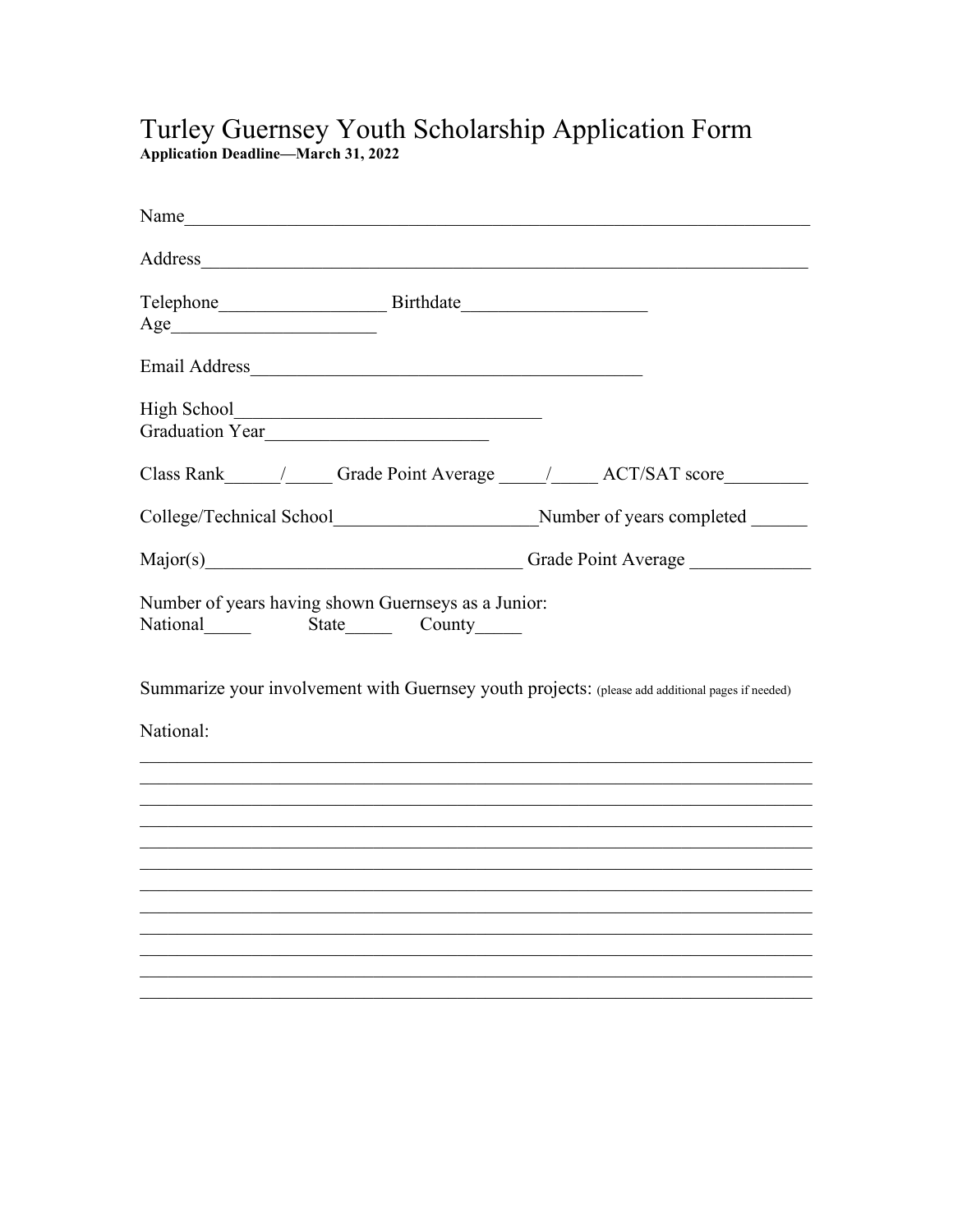State:

| $County/Local:$ |  |
|-----------------|--|
|                 |  |
|                 |  |
|                 |  |
|                 |  |
|                 |  |
|                 |  |
|                 |  |
|                 |  |
|                 |  |
|                 |  |
|                 |  |
|                 |  |
|                 |  |
|                 |  |
|                 |  |
|                 |  |
|                 |  |
|                 |  |
|                 |  |
|                 |  |
|                 |  |
|                 |  |
|                 |  |
|                 |  |
|                 |  |
|                 |  |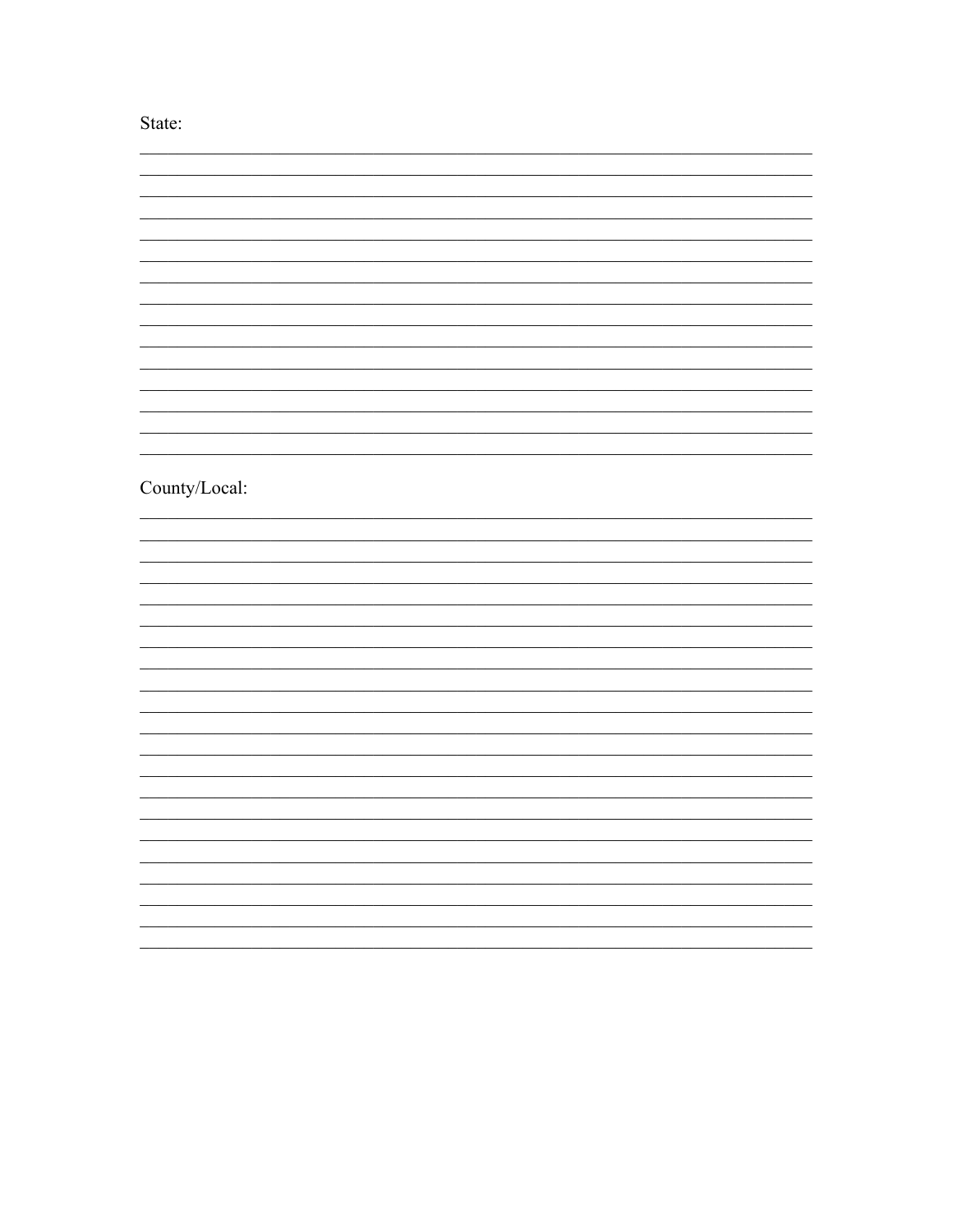Summarize your participation in extracurricular activities, including leadership experience (4-H, FFA, church, school, etc.)

High School: